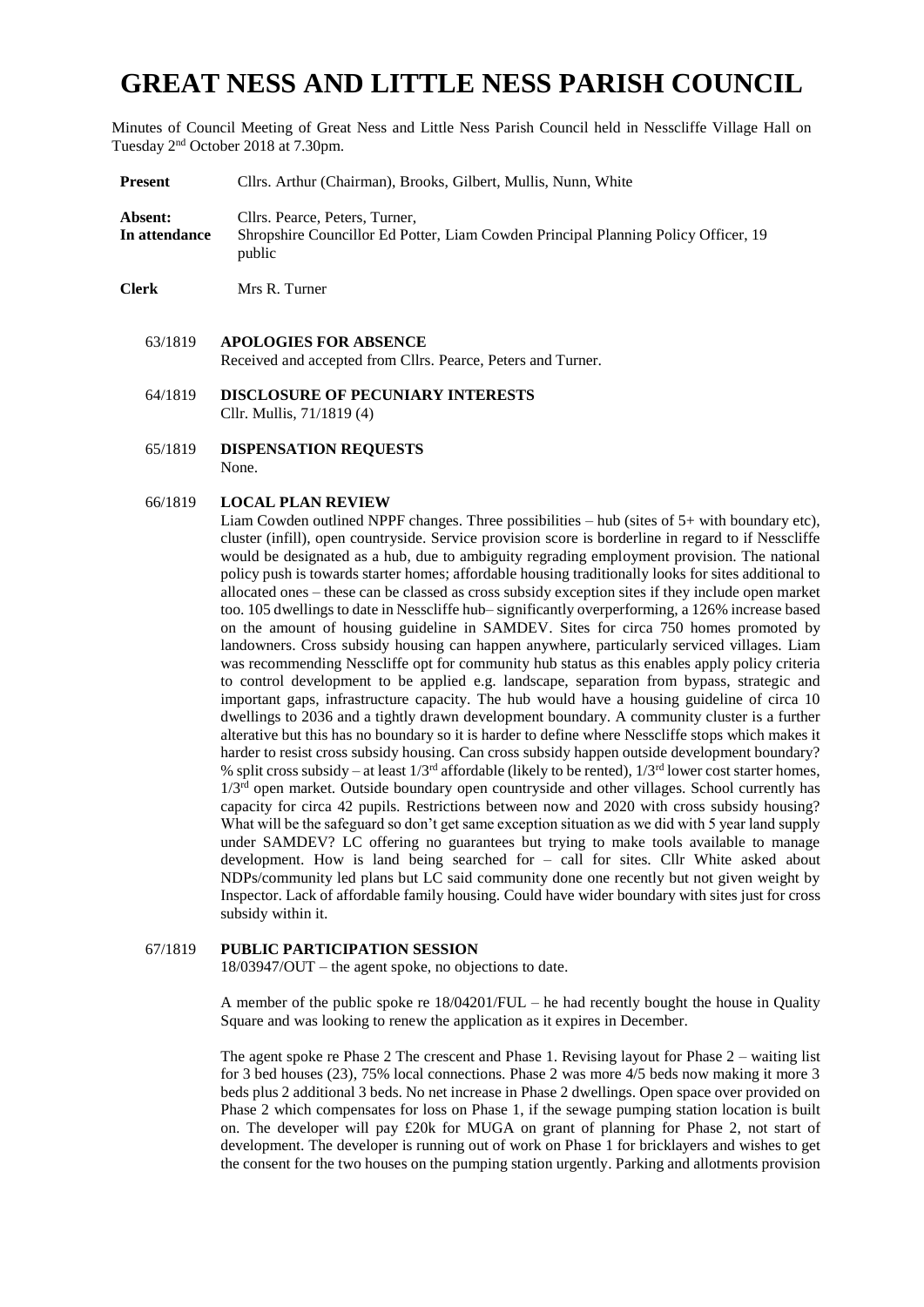are linked to Phase 2. When the developer starts on the 13<sup>th</sup> house of Phase 2, they will put in the car park rather than at the end. The footpath on the north side of The Crescent will be unaffected.

A representative of the school spoke and advised that there are less than 50 children, families raise circa £5k per annum. Parents worked to raise towards MUGA and National Lottery funding and have a finite amount of time to spend it. School heart of community. Cllr. Potter had spoken to a range of parties. Whilst he was uneasy at developers' tactics – the planners would support the application for two extra houses on Phase 1 if the PC do.

#### 68/1819 **MINUTES**

*a) Minutes dated 5 th September 2018* Deferred for approval until the November meeting.

- *b) Matters arising not covered elsewhere on agenda*
	- Thank you letter received from Little Ness VH Committee for funding towards new kitchen.
	- Fire Risk Assessment portacabin signage and arson policy needed.

#### 69/1819 **REPORTS**

*a) Police Report* None.

*b) Shropshire Councillor report* None.

*c) Youth Club* A visit from Baschurch PC is being organised. £500 rurality grant refused by SC Panel

*d) Parish Councillor Reports* None.

*e) Clerk's Report* None.

#### 70/1819 **PLANNING NOTIFICATIONS**– *For information only*

- 1) 14/03797/OUT Development Land West Of Oakfield, Nesscliffe, Shrewsbury, Shropshire Proposal: Outline application for the erection of 8No dwellings (to include access) *Awaiting decision*
- 2) 14/05257/FUL Proposed Dwelling Adj Hopton Farm, Nesscliffe, Shrewsbury, Shropshire Proposal: Erection of a Single Plot Exception (SPE) affordable dwelling and formation of access *Awaiting decision*

3) 17/02539/LBC - Ness Strange, Great Ness, Shropshire, SY4 2LE Proposal: Conversion of traditional buildings into 6 residential dwellings and siting of a mini sewage treatment plant. *Awaiting decision*

- 4) 17/02538/FUL Ness Strange, Great Ness, Shropshire, SY4 2LE Proposal: Conversion of tradition building into 6 residential dwellings and siting of a mini sewage treatment plant. *Awaiting decision*
- 5) 17/04621/REM Proposed Residential Development East Of Wilcot Lane, Nesscliffe, Shrewsbury, Shropshire Proposal: Reserved matters pursuant to Outline permission 14/03259/OUT. *Awaiting Decision*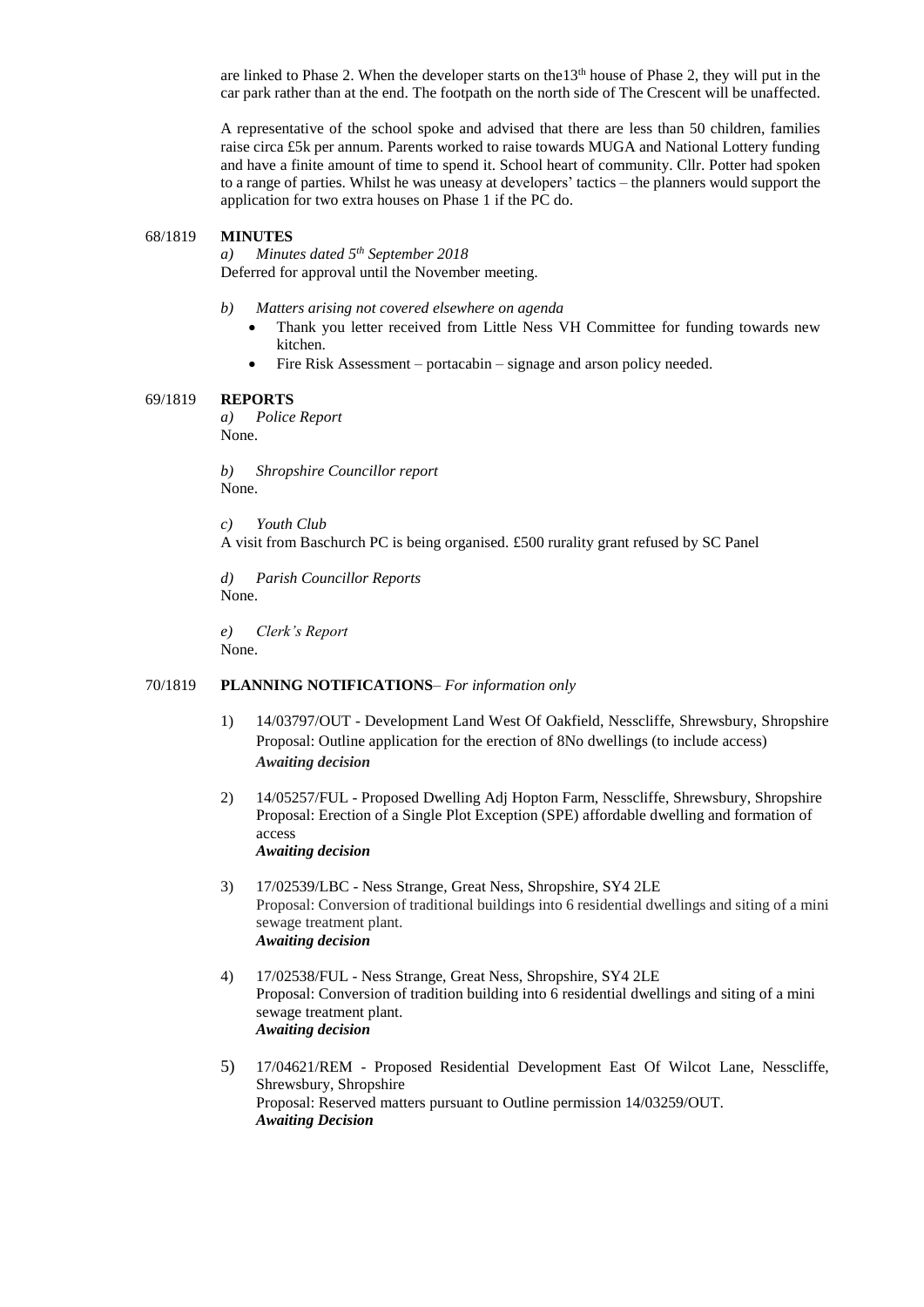- 6) 17/05070/FUL Agricultural Building North Of Red House Farm, Little Ness, Shrewsbury Proposal: Conversion of and extension to agricultural building to form single dwelling. *Awaiting Decision*
- 7) 17/05151/EIA Proposed Poultry Units NW Of North Farm, Felton Butler Proposal: Erection of four poultry rearing buildings, eight feed bins, biomass store and amenity building including landscaping and tree planting. *Awaiting Decision*
- 8) 18/00756/FUL 26 Nibs Heath, Montford Bridge, Shrewsbury, Shropshire, SY4 1HL Proposal: Erection of a detached garage *Awaiting Decision*
- 9) 18/01779/FUL Agricultural Building North Of Red House Farm, Little Ness Proposal: Conversion of agricultural building to form single dwelling *Awaiting Decision*
- 10) 18/02785/FUL Proposed New Dwellings Plots 16A And 16B, Sandhurst Way, Nesscliffe, Shropshire Proposal: Erection of two detached dwellings following removal of sewerage pumping station which is no longer required *Awaiting Decision*
- 11) 18/02666/FUL The Relm, Alderton, Montford Bridge, Shrewsbury, SY4 1AP Proposal: Erection of porch extension and single storey side extension *Awaiting Decision*
- 12) 18/02506/FUL Nesscliffe Training Camp, Wilcott, Shrewsbury, Shropshire, SY4 1BH Proposal: Erection of kitchen and dining facility with associated external works *Awaiting Decision*
- 13) 18/03188/TCA Woodlands, Great Ness, Shrewsbury, Shropshire, SY4 2LE Proposal: To remove 23No Leylandi trees within the Great Ness Conservation Area *Awaiting Decision*
- 14) 18/03254/PSPPA Little Ness Village Hall, Little Ness, Shrewsbury, Shropshire, SY4 2LG Proposal: Application for Prior Approval under Part 14, Class J of the Town & Country Planning (General Permitted Development) (England) Order 2015 for the Installation of 13 roof mounted solar panels *Awaiting Decision*
- 15) 18/03158/FUL Pentre Industrial Estate, Pentre, Shropshire Proposal: Erection of B8 industrial storage units & refurbishment works to existing industrial unit *Awaiting Decision*
- 16) 18/03274/REM Proposed Residential Development East Of Mulberry House, Great Ness, Proposal: Approval of reserved matters (access, appearance, landscaping, layout and scale) for 1No dwelling pursuant to planning permission 14/00694/OUT for the erection of two residential dwellings and associated works *Awaiting Decision*
- 17) 18/03318/FUL Broomhill Farm, Holyhead Road, Nesscliffe, Shrewsbury, SY4 1AX Proposal: Erection of an agricultural building for storage and housing of livestock *Awaiting Decision*
- 18) 18/03503/OHL Land At, Nesscliffe, Shropshire Proposal: Erection of new pole, soule switch and circular earth (earth within the ground) *Awaiting Decision*
- 19) 18/03553/OHL Wilcot Lane, Nesscliffe, Shrewsbury, Shropshire Proposal: Erection of freestanding electricity pole with pole mounted transformer and associated HV and LV underground cable connections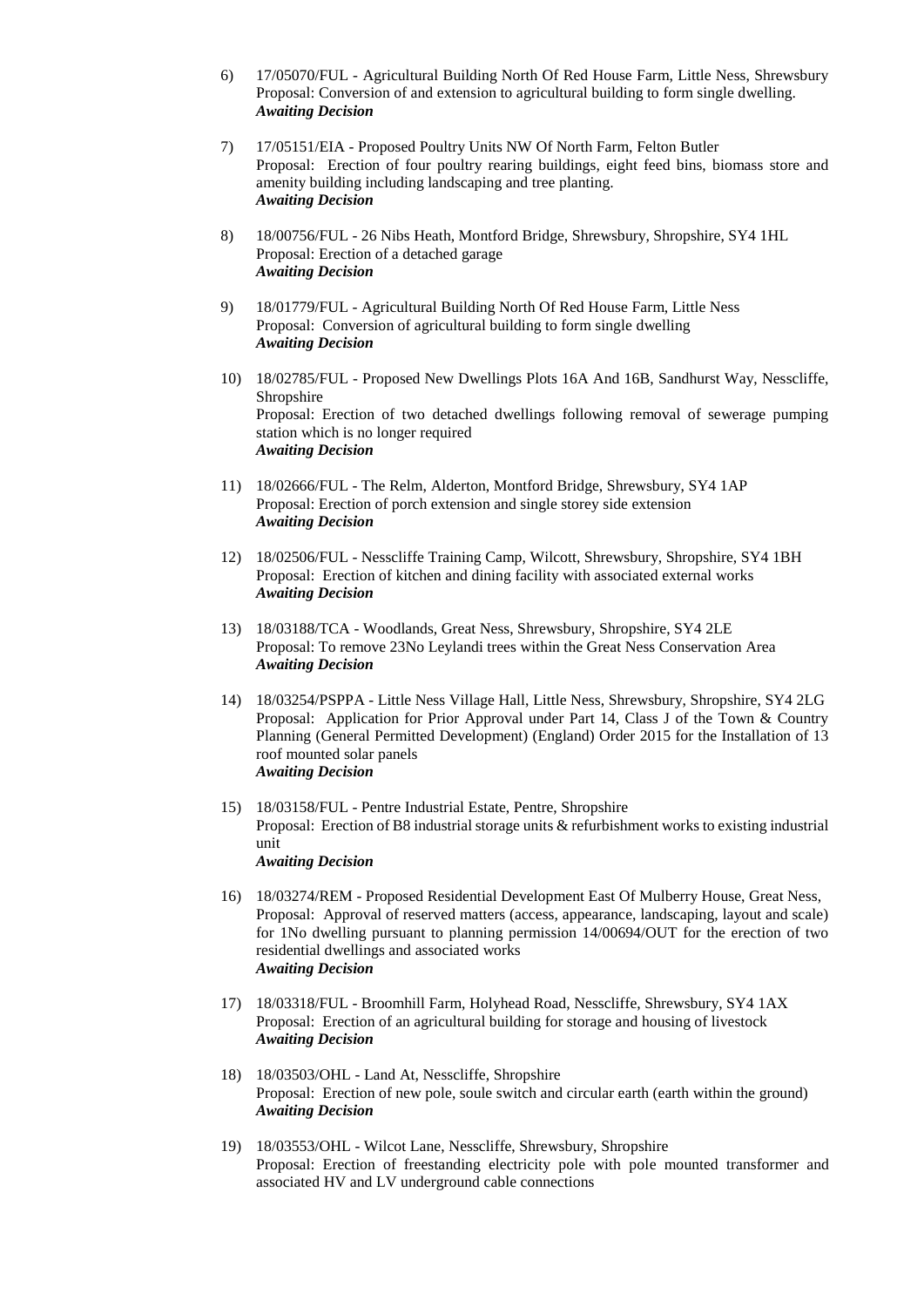#### *Awaiting Decision*

## 71/1819 **PLANNING APPLICATIONS/MATTERS** – *for comment*

- 1) LOCAL PLAN REVIEW settlement status of Nesscliffe Comments: It was **RESOLVED** to hold an extra meeting on 10<sup>th</sup> October at little Ness Village Hall, 7.30pm
- 2) PREAPP/18/00421 Proposed Crematorium North Of Nesscliffe, Shrewsbury, Shropshire Proposal: Creation of a new crematorium to serve Oswestry and north west Shropshire with associated access, car parking and landscaping Comments: It was **RESOLVED** to not add further comments.
- 3) The Crescent, Nesscliffe amendments to Phase 1 application and changes to Phase 2 application – request for further comments from Shropshire Council Comments: It was **RESOLVED** to suspend Standing Order re recession of previous resolutions to re-consider this matter in light of the new info. It was **RESOLVED** to unanimously support the Phase 1 application in light of new information.

*Cllr. Mullis left the room.*

4) 18/03947/OUT - Proposed Residential Development Land West Of White House, Nesscliffe, Shrewsbury, Shropshire Proposal: Outline application for the erection of 3 detached dwellings (all matters reserved) Comments: It was **RESOLVED** to defer the application to the next meeting to review the plans further.

*Cllr. Mullis returned to the room.*

- 5) 18/04187/TCA Fallowfield, Great Ness, Nesscliffe, Shrewsbury, Shropshire, SY4 2LD Proposal: Crown reduce by 30% 1no Magnolia within Great Ness Conservation Area Comments: It was **RESOLVED** to not comment
- 6) 18/04033/OUT Kinton Manor, Kinton, Shrewsbury, Shropshire, SY4 1AZ Proposal: Outline application for residential development of five dwellings, creation of vehicular access, driveway and passing places to include access and scale Comments: It was **RESOLVED** to object due to excess development in the cluster
- 7) 18/04201/FUL 4 Quality Square, Little Ness, Shrewsbury, Shropshire, SY4 2LA Proposal: Erection of two-storey extension to side elevation (Renewal of existing consent Ref: 15/04224/FUL) Comments: It was **RESOLVED** to support the application.
- 8) 18/04295/REM Proposed Residential Development East Of Mulberry House (Plot 1), Great Ness, Shropshire Proposal: Approval of reserved matters (access, appearance, landscaping, layout and scale) pursuant to 14/00694/OUT for the erection of one dwelling (Plot 1) Comments: It was **RESOLVED** that although the scale is large the parish council would not object if there is a lower roof pitch on the garage and main house (to 30 degrees).

## 72/1819 **PARISH MATTERS**

- *a) Commemoration of WW1 centenary* clerk to find out more info on the Silent Soldier Silhouettes and order wreaths.
- *b) Milford Bridge* still issues with the lights
- *c) Footpath opposite The Crescent* kerb outstanding.
- *d) Reports of other parish matters* none.